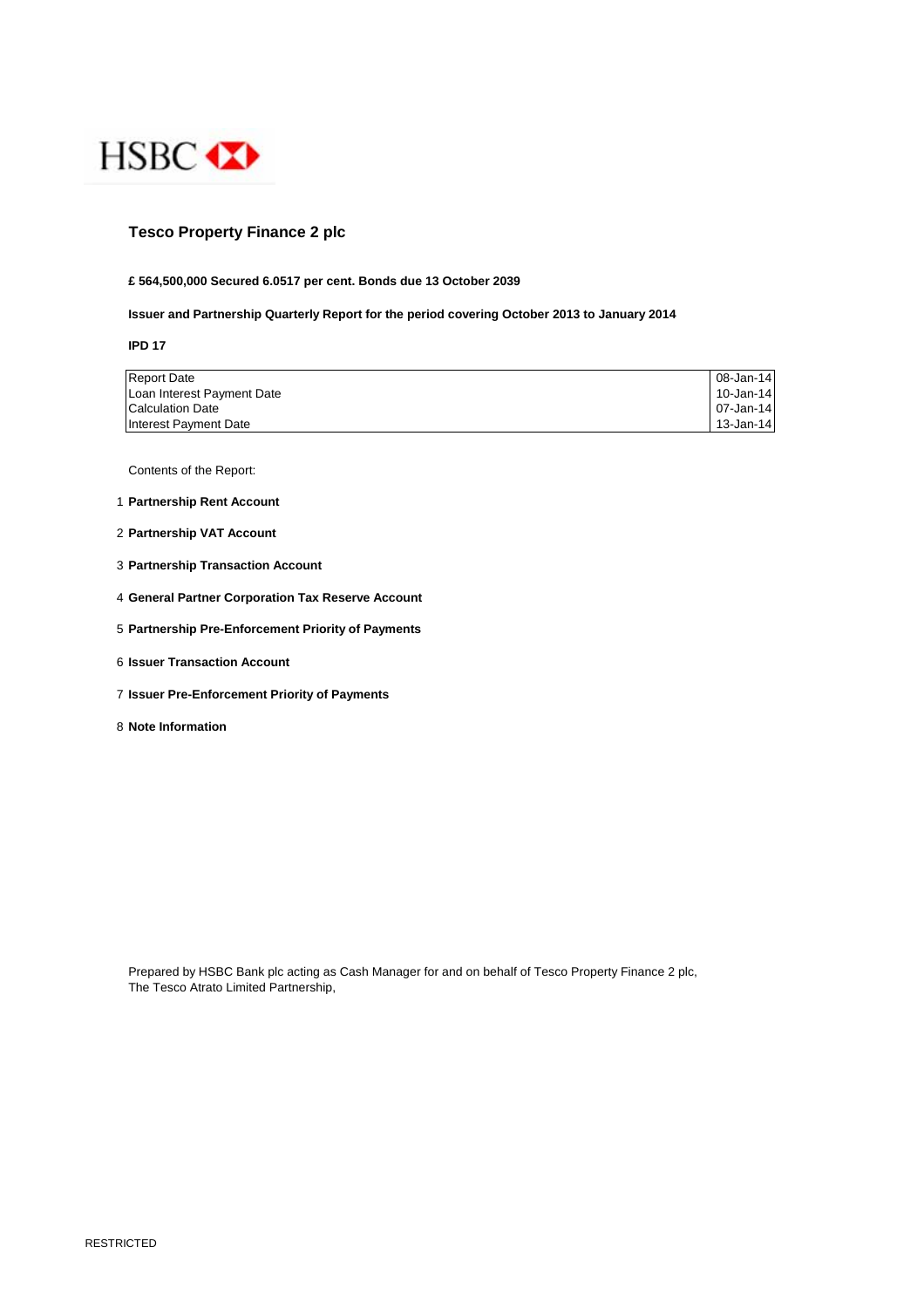## **1. Partnership Rent Account 69796072**

|             | Opening Balance                    | $0.04$ Cr           |
|-------------|------------------------------------|---------------------|
| <b>DATE</b> | <b>ENTRY DETAILS</b>               | CR/DR<br>AMOUNT (£) |
| 23-Sep-09   | Initial Deposit on Closing Date    | 5,000.00 Cr         |
| 20-Dec-13   | Rent                               | 8,678,746.88 Cr     |
| 10-Jan-14   | To Partnership Transaction Account | 8,678,746.88 Dr     |
|             | <b>Closing Balance</b>             | 5,000.04 Cr         |

# **2. Partnership VAT Account 69796099**

|                        | Opening Balance                          | 1,929,838.78 Cr                    |
|------------------------|------------------------------------------|------------------------------------|
| <b>DATE</b>            | <b>ENTRY DETAILS</b>                     | AMOUNT (£)<br>CR/DR                |
| 29-Oct-13<br>20-Dec-13 | <b>VAT Payment</b><br><b>VAT Funding</b> | 1,734,749.39 Dr<br>1,735,749.39 Cr |
|                        | <b>Closing Balance</b>                   | 1,930,838.78 Cr                    |

## **3. Partnership Transaction Account 69796080**

| 11-Oct-13       | <b>Opening Balance</b>   | 53.289.90 Cr        |
|-----------------|--------------------------|---------------------|
| <b>DATE</b>     | <b>ENTRY DETAILS</b>     | AMOUNT (£)<br>CR/DR |
|                 |                          |                     |
|                 |                          |                     |
|                 |                          |                     |
| $07 - Jan - 14$ | <b>Credit Interest</b>   | 21.48 Cr            |
| 07-Jan-14       | <b>Credit Interest</b>   | 337.60 Cr           |
| 07-Jan-14       | <b>Credit Interest</b>   | 643.88 Cr           |
| 10-Jan-14       | Transfer from Rent       | 8,678,746.88 Cr     |
| $10 - Jan-14$   | <b>Trustee Fee</b>       | 1,500.00 Dr         |
| 10-Jan-14       | <b>Ongoing Fee</b>       | 21,571.85 Dr        |
| 10-Jan-14       | Expenses                 | 52,910.50 Dr        |
| 10-Jan-14       | Partnership Swap payment | 1,734,128.96 Cr     |
| 10-Jan-14       | Partnership Debt         | 10,258,559.09 Dr    |
| 10-Jan-14       | Property Advisor Fee     | $0.00$ Dr           |
| $10 - Jan-14$   | Transfer to General      | $0.00$ Dr           |
|                 |                          |                     |
|                 |                          |                     |
|                 |                          |                     |
|                 | <b>Closing Balance</b>   | 132,627.26 Cr       |

## **4. General Partner Corporation Tax Reserve Account 69796115**

|             | Opening Balance        | $0.00$ Cr           |
|-------------|------------------------|---------------------|
| <b>DATE</b> | <b>ENTRY DETAILS</b>   | CR/DR<br>AMOUNT (£) |
|             |                        |                     |
|             |                        |                     |
|             |                        |                     |
|             | <b>Closing Balance</b> | $0.00$ Cr           |
|             |                        |                     |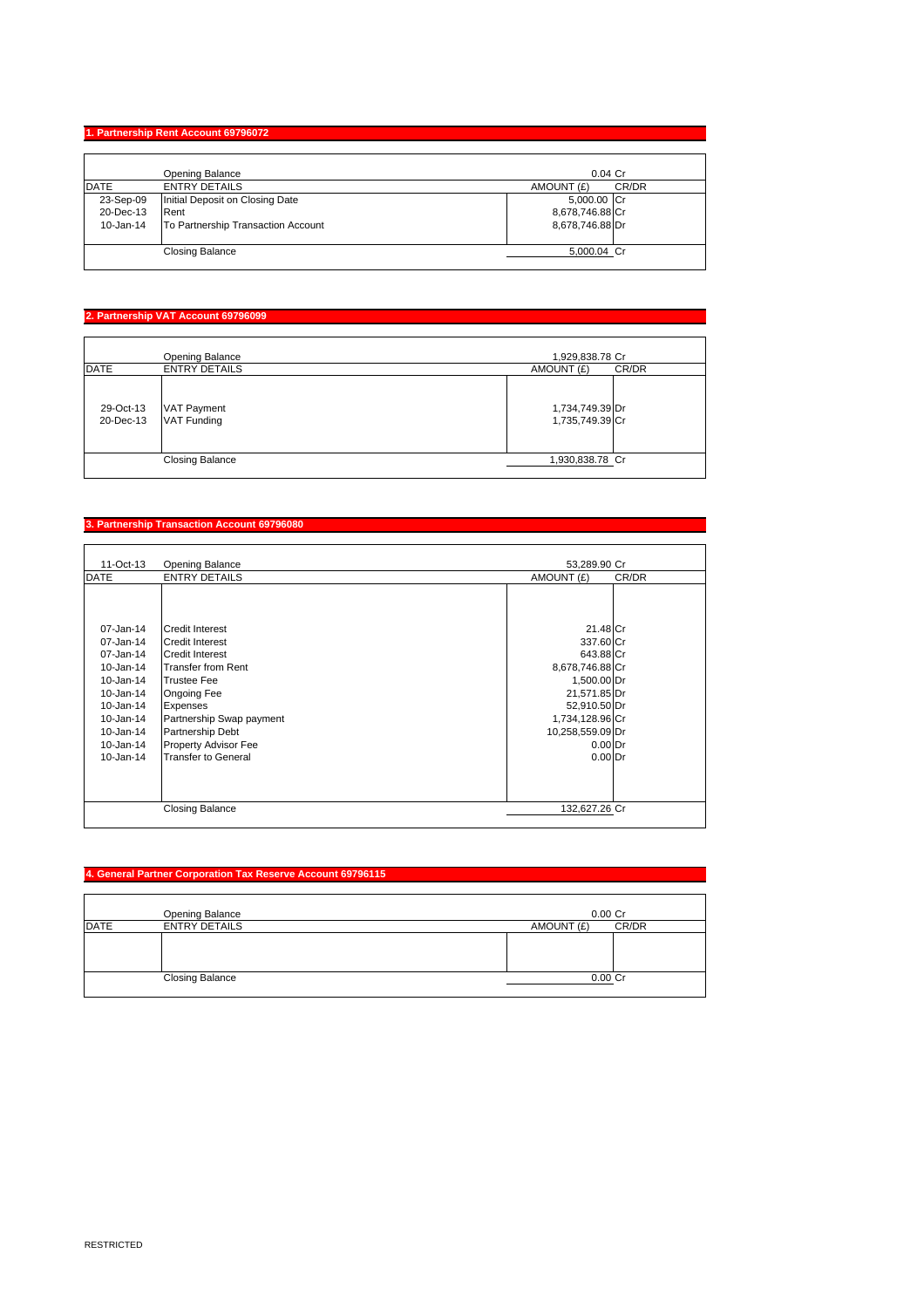| <b>Funds Paid Out of</b><br><b>Funds Received</b><br>account(E)<br>into account (£)<br>10-Jan-14<br>Partnership Available Funds<br>a Rental Income<br>8,678,746.88<br>b Funds from Issuer under Partnership Swaps<br>10,258,582.98<br>c From Partnership VAT Account<br>d From Partnership Disposal Proceeds Account<br>e From Partnership Insurance Proceeds Account<br>f Interest received by the Partnership Accounts and Rent Account<br>g Eligible Investment Earnings by Partnership<br>h Advance under Committed Subordinated Loan Agreement<br>Net proceeds of a CPO Disposal or a Mortgage Property<br>Net proceeds of a disposal of a Mortgage Property<br>k Any other sums standing to the credit of the Partnership Transaction Ac<br>54,292.86<br><b>Partnership Pre-Enforcement Priority of Payments</b><br>a Partnership Security Trustee Fees<br>1,500.00<br>b Issuer Security Trustee Fee, Bond Trustee, operating expenses of the Issuer<br>(Ongoing Partnership Facility Fee)<br>15,821.85<br>c Partnership Operating Expenses excluding GP UK Tax<br>9,000.00<br>d Partnership Operator Fee<br>39,410.50<br>d Property Advisor Fee (Annual 25 K Jan)<br>d Nominees Corporate Services Provider Fee<br>3,000.00<br>d Nominees Holdco Corporate Services Provider Fee<br>1,500.00<br>d Nominees Side Letter payments<br>d Nominees Holdco Side Letter payments<br>d Account Bank Fee<br>d Cash Manager Fee<br>d Issuer Account Bank, PPA CM, CSP Fee (Ongoing Partnership Facility Fee)<br>5,000.00<br>d Headlease payment<br>e Partnership Expenses Ledger payment<br>6,250.00<br>f Partnership Debt Interest<br>8,106,432.09<br>f Partnership Swap payment<br>8,524,454.02<br>g Partnership Debt Principal<br>2,152,127.00<br>Issuer Partnership Swap Termination Amount (Ongoing Partnership Facility<br>h Fee)<br>750.00<br>Partnership Swap Termination Amount<br>Property Pool Manager Fee (Reserved amount)<br>120,000.00<br>k Partnership Expenses Ledger payment<br>6,377.26<br>Alteration Adjustment Rent<br>m Committed Subordinated Loan payment<br>n Partnership Distribution Account |      | 5. Partnership Pre-Enforcement Priority of Payments |               |               |
|----------------------------------------------------------------------------------------------------------------------------------------------------------------------------------------------------------------------------------------------------------------------------------------------------------------------------------------------------------------------------------------------------------------------------------------------------------------------------------------------------------------------------------------------------------------------------------------------------------------------------------------------------------------------------------------------------------------------------------------------------------------------------------------------------------------------------------------------------------------------------------------------------------------------------------------------------------------------------------------------------------------------------------------------------------------------------------------------------------------------------------------------------------------------------------------------------------------------------------------------------------------------------------------------------------------------------------------------------------------------------------------------------------------------------------------------------------------------------------------------------------------------------------------------------------------------------------------------------------------------------------------------------------------------------------------------------------------------------------------------------------------------------------------------------------------------------------------------------------------------------------------------------------------------------------------------------------------------------------------------------------------------------------------------------------------------------------------------------------------------|------|-----------------------------------------------------|---------------|---------------|
|                                                                                                                                                                                                                                                                                                                                                                                                                                                                                                                                                                                                                                                                                                                                                                                                                                                                                                                                                                                                                                                                                                                                                                                                                                                                                                                                                                                                                                                                                                                                                                                                                                                                                                                                                                                                                                                                                                                                                                                                                                                                                                                      |      |                                                     |               |               |
|                                                                                                                                                                                                                                                                                                                                                                                                                                                                                                                                                                                                                                                                                                                                                                                                                                                                                                                                                                                                                                                                                                                                                                                                                                                                                                                                                                                                                                                                                                                                                                                                                                                                                                                                                                                                                                                                                                                                                                                                                                                                                                                      | Date |                                                     |               |               |
|                                                                                                                                                                                                                                                                                                                                                                                                                                                                                                                                                                                                                                                                                                                                                                                                                                                                                                                                                                                                                                                                                                                                                                                                                                                                                                                                                                                                                                                                                                                                                                                                                                                                                                                                                                                                                                                                                                                                                                                                                                                                                                                      |      |                                                     |               |               |
|                                                                                                                                                                                                                                                                                                                                                                                                                                                                                                                                                                                                                                                                                                                                                                                                                                                                                                                                                                                                                                                                                                                                                                                                                                                                                                                                                                                                                                                                                                                                                                                                                                                                                                                                                                                                                                                                                                                                                                                                                                                                                                                      |      |                                                     |               |               |
|                                                                                                                                                                                                                                                                                                                                                                                                                                                                                                                                                                                                                                                                                                                                                                                                                                                                                                                                                                                                                                                                                                                                                                                                                                                                                                                                                                                                                                                                                                                                                                                                                                                                                                                                                                                                                                                                                                                                                                                                                                                                                                                      |      |                                                     |               |               |
|                                                                                                                                                                                                                                                                                                                                                                                                                                                                                                                                                                                                                                                                                                                                                                                                                                                                                                                                                                                                                                                                                                                                                                                                                                                                                                                                                                                                                                                                                                                                                                                                                                                                                                                                                                                                                                                                                                                                                                                                                                                                                                                      |      |                                                     |               |               |
|                                                                                                                                                                                                                                                                                                                                                                                                                                                                                                                                                                                                                                                                                                                                                                                                                                                                                                                                                                                                                                                                                                                                                                                                                                                                                                                                                                                                                                                                                                                                                                                                                                                                                                                                                                                                                                                                                                                                                                                                                                                                                                                      |      |                                                     |               |               |
|                                                                                                                                                                                                                                                                                                                                                                                                                                                                                                                                                                                                                                                                                                                                                                                                                                                                                                                                                                                                                                                                                                                                                                                                                                                                                                                                                                                                                                                                                                                                                                                                                                                                                                                                                                                                                                                                                                                                                                                                                                                                                                                      |      |                                                     |               |               |
|                                                                                                                                                                                                                                                                                                                                                                                                                                                                                                                                                                                                                                                                                                                                                                                                                                                                                                                                                                                                                                                                                                                                                                                                                                                                                                                                                                                                                                                                                                                                                                                                                                                                                                                                                                                                                                                                                                                                                                                                                                                                                                                      |      |                                                     |               |               |
|                                                                                                                                                                                                                                                                                                                                                                                                                                                                                                                                                                                                                                                                                                                                                                                                                                                                                                                                                                                                                                                                                                                                                                                                                                                                                                                                                                                                                                                                                                                                                                                                                                                                                                                                                                                                                                                                                                                                                                                                                                                                                                                      |      |                                                     |               |               |
|                                                                                                                                                                                                                                                                                                                                                                                                                                                                                                                                                                                                                                                                                                                                                                                                                                                                                                                                                                                                                                                                                                                                                                                                                                                                                                                                                                                                                                                                                                                                                                                                                                                                                                                                                                                                                                                                                                                                                                                                                                                                                                                      |      |                                                     |               |               |
|                                                                                                                                                                                                                                                                                                                                                                                                                                                                                                                                                                                                                                                                                                                                                                                                                                                                                                                                                                                                                                                                                                                                                                                                                                                                                                                                                                                                                                                                                                                                                                                                                                                                                                                                                                                                                                                                                                                                                                                                                                                                                                                      |      |                                                     |               |               |
|                                                                                                                                                                                                                                                                                                                                                                                                                                                                                                                                                                                                                                                                                                                                                                                                                                                                                                                                                                                                                                                                                                                                                                                                                                                                                                                                                                                                                                                                                                                                                                                                                                                                                                                                                                                                                                                                                                                                                                                                                                                                                                                      |      |                                                     |               |               |
|                                                                                                                                                                                                                                                                                                                                                                                                                                                                                                                                                                                                                                                                                                                                                                                                                                                                                                                                                                                                                                                                                                                                                                                                                                                                                                                                                                                                                                                                                                                                                                                                                                                                                                                                                                                                                                                                                                                                                                                                                                                                                                                      |      |                                                     |               |               |
|                                                                                                                                                                                                                                                                                                                                                                                                                                                                                                                                                                                                                                                                                                                                                                                                                                                                                                                                                                                                                                                                                                                                                                                                                                                                                                                                                                                                                                                                                                                                                                                                                                                                                                                                                                                                                                                                                                                                                                                                                                                                                                                      |      |                                                     |               |               |
|                                                                                                                                                                                                                                                                                                                                                                                                                                                                                                                                                                                                                                                                                                                                                                                                                                                                                                                                                                                                                                                                                                                                                                                                                                                                                                                                                                                                                                                                                                                                                                                                                                                                                                                                                                                                                                                                                                                                                                                                                                                                                                                      |      |                                                     |               |               |
|                                                                                                                                                                                                                                                                                                                                                                                                                                                                                                                                                                                                                                                                                                                                                                                                                                                                                                                                                                                                                                                                                                                                                                                                                                                                                                                                                                                                                                                                                                                                                                                                                                                                                                                                                                                                                                                                                                                                                                                                                                                                                                                      |      |                                                     |               |               |
|                                                                                                                                                                                                                                                                                                                                                                                                                                                                                                                                                                                                                                                                                                                                                                                                                                                                                                                                                                                                                                                                                                                                                                                                                                                                                                                                                                                                                                                                                                                                                                                                                                                                                                                                                                                                                                                                                                                                                                                                                                                                                                                      |      |                                                     |               |               |
|                                                                                                                                                                                                                                                                                                                                                                                                                                                                                                                                                                                                                                                                                                                                                                                                                                                                                                                                                                                                                                                                                                                                                                                                                                                                                                                                                                                                                                                                                                                                                                                                                                                                                                                                                                                                                                                                                                                                                                                                                                                                                                                      |      |                                                     |               |               |
|                                                                                                                                                                                                                                                                                                                                                                                                                                                                                                                                                                                                                                                                                                                                                                                                                                                                                                                                                                                                                                                                                                                                                                                                                                                                                                                                                                                                                                                                                                                                                                                                                                                                                                                                                                                                                                                                                                                                                                                                                                                                                                                      |      |                                                     |               |               |
|                                                                                                                                                                                                                                                                                                                                                                                                                                                                                                                                                                                                                                                                                                                                                                                                                                                                                                                                                                                                                                                                                                                                                                                                                                                                                                                                                                                                                                                                                                                                                                                                                                                                                                                                                                                                                                                                                                                                                                                                                                                                                                                      |      |                                                     |               |               |
|                                                                                                                                                                                                                                                                                                                                                                                                                                                                                                                                                                                                                                                                                                                                                                                                                                                                                                                                                                                                                                                                                                                                                                                                                                                                                                                                                                                                                                                                                                                                                                                                                                                                                                                                                                                                                                                                                                                                                                                                                                                                                                                      |      |                                                     |               |               |
|                                                                                                                                                                                                                                                                                                                                                                                                                                                                                                                                                                                                                                                                                                                                                                                                                                                                                                                                                                                                                                                                                                                                                                                                                                                                                                                                                                                                                                                                                                                                                                                                                                                                                                                                                                                                                                                                                                                                                                                                                                                                                                                      |      |                                                     |               |               |
|                                                                                                                                                                                                                                                                                                                                                                                                                                                                                                                                                                                                                                                                                                                                                                                                                                                                                                                                                                                                                                                                                                                                                                                                                                                                                                                                                                                                                                                                                                                                                                                                                                                                                                                                                                                                                                                                                                                                                                                                                                                                                                                      |      |                                                     |               |               |
|                                                                                                                                                                                                                                                                                                                                                                                                                                                                                                                                                                                                                                                                                                                                                                                                                                                                                                                                                                                                                                                                                                                                                                                                                                                                                                                                                                                                                                                                                                                                                                                                                                                                                                                                                                                                                                                                                                                                                                                                                                                                                                                      |      |                                                     |               |               |
|                                                                                                                                                                                                                                                                                                                                                                                                                                                                                                                                                                                                                                                                                                                                                                                                                                                                                                                                                                                                                                                                                                                                                                                                                                                                                                                                                                                                                                                                                                                                                                                                                                                                                                                                                                                                                                                                                                                                                                                                                                                                                                                      |      |                                                     |               |               |
|                                                                                                                                                                                                                                                                                                                                                                                                                                                                                                                                                                                                                                                                                                                                                                                                                                                                                                                                                                                                                                                                                                                                                                                                                                                                                                                                                                                                                                                                                                                                                                                                                                                                                                                                                                                                                                                                                                                                                                                                                                                                                                                      |      |                                                     |               |               |
|                                                                                                                                                                                                                                                                                                                                                                                                                                                                                                                                                                                                                                                                                                                                                                                                                                                                                                                                                                                                                                                                                                                                                                                                                                                                                                                                                                                                                                                                                                                                                                                                                                                                                                                                                                                                                                                                                                                                                                                                                                                                                                                      |      |                                                     |               |               |
|                                                                                                                                                                                                                                                                                                                                                                                                                                                                                                                                                                                                                                                                                                                                                                                                                                                                                                                                                                                                                                                                                                                                                                                                                                                                                                                                                                                                                                                                                                                                                                                                                                                                                                                                                                                                                                                                                                                                                                                                                                                                                                                      |      |                                                     |               |               |
|                                                                                                                                                                                                                                                                                                                                                                                                                                                                                                                                                                                                                                                                                                                                                                                                                                                                                                                                                                                                                                                                                                                                                                                                                                                                                                                                                                                                                                                                                                                                                                                                                                                                                                                                                                                                                                                                                                                                                                                                                                                                                                                      |      |                                                     |               |               |
|                                                                                                                                                                                                                                                                                                                                                                                                                                                                                                                                                                                                                                                                                                                                                                                                                                                                                                                                                                                                                                                                                                                                                                                                                                                                                                                                                                                                                                                                                                                                                                                                                                                                                                                                                                                                                                                                                                                                                                                                                                                                                                                      |      |                                                     |               |               |
|                                                                                                                                                                                                                                                                                                                                                                                                                                                                                                                                                                                                                                                                                                                                                                                                                                                                                                                                                                                                                                                                                                                                                                                                                                                                                                                                                                                                                                                                                                                                                                                                                                                                                                                                                                                                                                                                                                                                                                                                                                                                                                                      |      |                                                     |               |               |
|                                                                                                                                                                                                                                                                                                                                                                                                                                                                                                                                                                                                                                                                                                                                                                                                                                                                                                                                                                                                                                                                                                                                                                                                                                                                                                                                                                                                                                                                                                                                                                                                                                                                                                                                                                                                                                                                                                                                                                                                                                                                                                                      |      |                                                     |               |               |
|                                                                                                                                                                                                                                                                                                                                                                                                                                                                                                                                                                                                                                                                                                                                                                                                                                                                                                                                                                                                                                                                                                                                                                                                                                                                                                                                                                                                                                                                                                                                                                                                                                                                                                                                                                                                                                                                                                                                                                                                                                                                                                                      |      |                                                     |               |               |
|                                                                                                                                                                                                                                                                                                                                                                                                                                                                                                                                                                                                                                                                                                                                                                                                                                                                                                                                                                                                                                                                                                                                                                                                                                                                                                                                                                                                                                                                                                                                                                                                                                                                                                                                                                                                                                                                                                                                                                                                                                                                                                                      |      |                                                     |               |               |
|                                                                                                                                                                                                                                                                                                                                                                                                                                                                                                                                                                                                                                                                                                                                                                                                                                                                                                                                                                                                                                                                                                                                                                                                                                                                                                                                                                                                                                                                                                                                                                                                                                                                                                                                                                                                                                                                                                                                                                                                                                                                                                                      |      |                                                     |               |               |
|                                                                                                                                                                                                                                                                                                                                                                                                                                                                                                                                                                                                                                                                                                                                                                                                                                                                                                                                                                                                                                                                                                                                                                                                                                                                                                                                                                                                                                                                                                                                                                                                                                                                                                                                                                                                                                                                                                                                                                                                                                                                                                                      |      |                                                     |               |               |
|                                                                                                                                                                                                                                                                                                                                                                                                                                                                                                                                                                                                                                                                                                                                                                                                                                                                                                                                                                                                                                                                                                                                                                                                                                                                                                                                                                                                                                                                                                                                                                                                                                                                                                                                                                                                                                                                                                                                                                                                                                                                                                                      |      |                                                     |               |               |
|                                                                                                                                                                                                                                                                                                                                                                                                                                                                                                                                                                                                                                                                                                                                                                                                                                                                                                                                                                                                                                                                                                                                                                                                                                                                                                                                                                                                                                                                                                                                                                                                                                                                                                                                                                                                                                                                                                                                                                                                                                                                                                                      |      |                                                     |               |               |
|                                                                                                                                                                                                                                                                                                                                                                                                                                                                                                                                                                                                                                                                                                                                                                                                                                                                                                                                                                                                                                                                                                                                                                                                                                                                                                                                                                                                                                                                                                                                                                                                                                                                                                                                                                                                                                                                                                                                                                                                                                                                                                                      |      |                                                     |               |               |
|                                                                                                                                                                                                                                                                                                                                                                                                                                                                                                                                                                                                                                                                                                                                                                                                                                                                                                                                                                                                                                                                                                                                                                                                                                                                                                                                                                                                                                                                                                                                                                                                                                                                                                                                                                                                                                                                                                                                                                                                                                                                                                                      |      |                                                     |               |               |
|                                                                                                                                                                                                                                                                                                                                                                                                                                                                                                                                                                                                                                                                                                                                                                                                                                                                                                                                                                                                                                                                                                                                                                                                                                                                                                                                                                                                                                                                                                                                                                                                                                                                                                                                                                                                                                                                                                                                                                                                                                                                                                                      |      |                                                     |               |               |
|                                                                                                                                                                                                                                                                                                                                                                                                                                                                                                                                                                                                                                                                                                                                                                                                                                                                                                                                                                                                                                                                                                                                                                                                                                                                                                                                                                                                                                                                                                                                                                                                                                                                                                                                                                                                                                                                                                                                                                                                                                                                                                                      |      |                                                     |               |               |
|                                                                                                                                                                                                                                                                                                                                                                                                                                                                                                                                                                                                                                                                                                                                                                                                                                                                                                                                                                                                                                                                                                                                                                                                                                                                                                                                                                                                                                                                                                                                                                                                                                                                                                                                                                                                                                                                                                                                                                                                                                                                                                                      |      |                                                     |               |               |
|                                                                                                                                                                                                                                                                                                                                                                                                                                                                                                                                                                                                                                                                                                                                                                                                                                                                                                                                                                                                                                                                                                                                                                                                                                                                                                                                                                                                                                                                                                                                                                                                                                                                                                                                                                                                                                                                                                                                                                                                                                                                                                                      |      | <b>Totals</b>                                       | 18,991,622.72 | 18,991,622.72 |

| Expense Reserve Ledger - Max GBP 500,000.00 |                   |              |  |
|---------------------------------------------|-------------------|--------------|--|
|                                             | Date<br>10-Jan-14 | 12,627.26 Cr |  |
|                                             | Balance           | 12,627.26    |  |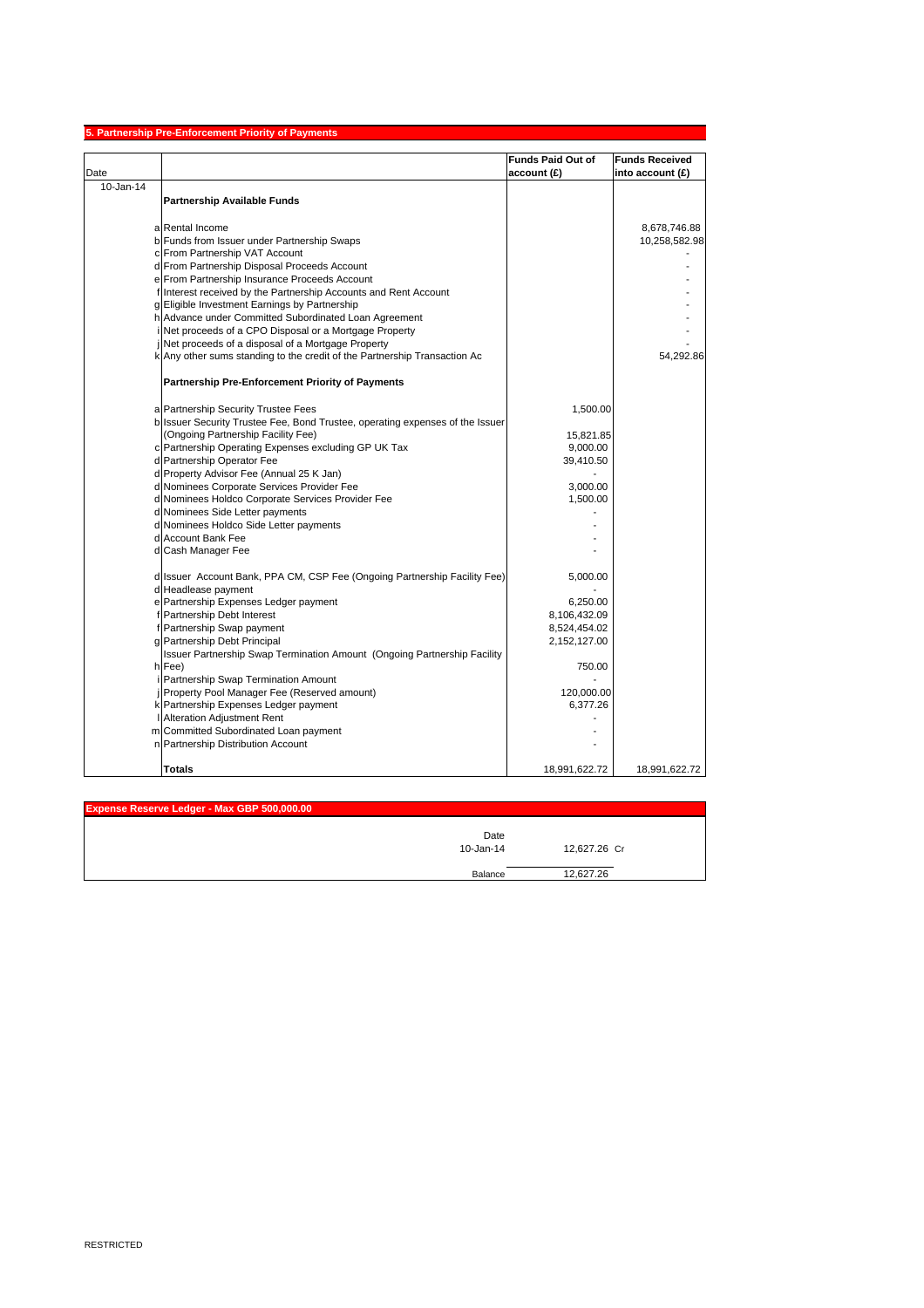### **6. Issuer Transaction Account 69796123**

|                                                                                                                                                            | <b>Opening Balance</b>                                                                                                                                                                                                                      | 68.727.13 Cr                                                                                                                                                              |       |
|------------------------------------------------------------------------------------------------------------------------------------------------------------|---------------------------------------------------------------------------------------------------------------------------------------------------------------------------------------------------------------------------------------------|---------------------------------------------------------------------------------------------------------------------------------------------------------------------------|-------|
| <b>DATE</b>                                                                                                                                                | <b>ENTRY DETAILS</b>                                                                                                                                                                                                                        | AMOUNT (£)                                                                                                                                                                | CR/DR |
| 01-Nov-13<br>$02$ -Dec-13<br>02-Jan-14<br>$13 - Jan-14$<br>13-Jan-14<br>13-Jan-14<br>13-Jan-14<br>13-Jan-14<br>$13 - Jan-14$<br>13-Jan-14<br>$13 - Jan-14$ | Credit interest<br>Credit interest<br><b>Credit interest</b><br><b>Swaps Receipts</b><br>Partnership Debt<br>Swap Pays<br><b>Ongoing Fee</b><br><b>HSBC Fee</b><br><b>Issuer Operating Expenses</b><br><b>Issuer Profit</b><br><b>Notes</b> | 178.33 Cr<br>8.78 Cr<br>8.78 Cr<br>1,734,128.96 Cr<br>10,258,559.09 Cr<br>1,734,128.96 Dr<br>20,821.85 Cr<br>7,700.00 Dr<br>13,121.85 Dr<br>750.00 Cr<br>10,258,559.08 Dr |       |
|                                                                                                                                                            | <b>Closing Balance</b>                                                                                                                                                                                                                      | 69.673.03 Cr                                                                                                                                                              |       |

## **7. Issuer Pre-Enforcement Priority of Payments**

| Date      |                                                        | <b>Funds Paid Out of</b><br>account (£) | <b>Funds Received</b><br>into account (£) |
|-----------|--------------------------------------------------------|-----------------------------------------|-------------------------------------------|
| 13-Jan-14 |                                                        |                                         |                                           |
|           | <b>Issuer Available Funds</b>                          |                                         |                                           |
|           | a Funds due to Issuer under Partnership Swap Agreement |                                         | 8,524,454.02                              |
|           | b Amounts due to Issuer in respect of Partnership Loan |                                         | 10,280,130.94                             |
|           | c Any amount due to Issuer under Issuer Swap Agreement |                                         | 10,258,582.98                             |
|           | d Ineterest Received by Issuer on Transaction Account  |                                         | 0.00                                      |
|           | e Eigible Investment Earnings                          |                                         | 0.00                                      |
|           | <b>Issuer Pre-Enforcement Priority of Payments</b>     |                                         |                                           |
|           | a Bond Trustee Fee                                     | 1,200.00                                |                                           |
|           | a Issuer Security Trustee Fee                          | 1,500.00                                |                                           |
|           | <b>b</b> Issuer Operating Expenses                     | 13,121.85                               |                                           |
|           | c Issuer/Issuer Holdco Corporate Services Provider Fee | 0.00                                    |                                           |
|           | c Paying Agent Fee                                     | 500.00                                  |                                           |
|           | c Account Bank Fee                                     | 750.00                                  |                                           |
|           | c Cash Manager Fee<br>d Bond Interest                  | 3,750.00<br>8,106,432.08                |                                           |
|           | d Bond Principal                                       | 2,152,127.00                            |                                           |
|           | d Issuer Swap Provider                                 | 8,524,454.02                            |                                           |
|           | d Partnership Swap payment                             | 10,258,582.98                           |                                           |
|           | e Issuer Profit                                        | 750.00                                  |                                           |
|           | f Swap Subordinated Amounts                            | 0.00                                    |                                           |
|           | g Issuer Partnership Swap Termination Amount           | 0.00                                    |                                           |
|           | hilssuer Transaction Account                           | 0.01                                    |                                           |
|           | <b>Totals</b>                                          | 29,063,167.94                           | 29,063,167.94                             |